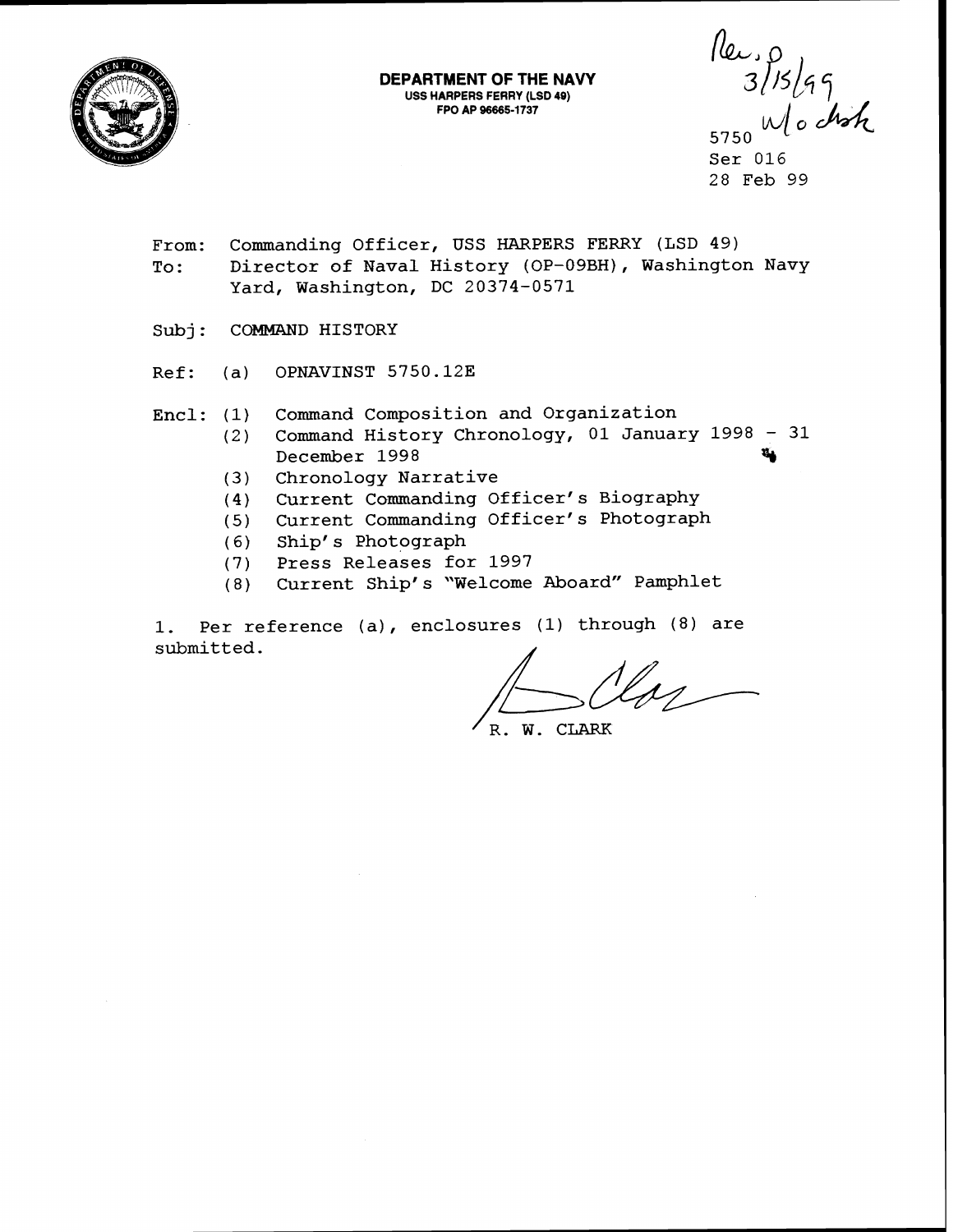## I. COMMAND COMPOSITION AND ORGANIZATION

Mission: The ship's mission is to project power ashore by transporting and launching amphibious craft and vehieles loaded with embarked Marines and their equipment in an amphibious assault. HARPERS FERRY can also render limited docking and repair service to small ships and craft, as well as act as the primary control ship in an amphibious operation. HARPERS FERRY is composed of a seamless organization of Sailors and Marines striving for excellence in all warfare areas. Dedicated to pursuing innovations, HARPERS FERRY views itself as an evolutionary step towards the Navy's development of a "littoral supremacy ship" that combines the capabilities of cruiser/destroyer type ships with an amphibious well deck. HARPERS FERRY has been guided by four command principles:

- (1) honesty and integrity in every action
- (2) taking care of the people
- (3) know your job and equipment
- (4) strive for improvement.

Organizational Structure- USS HARPERS FERRY is attached to COMMANDER, AMPHIBIOUS GROUP THREE.

Name of Commander- CDR Randy W. Clark, USN

Permanent Duty **Station-** Naval Station Sm **Diego, CA**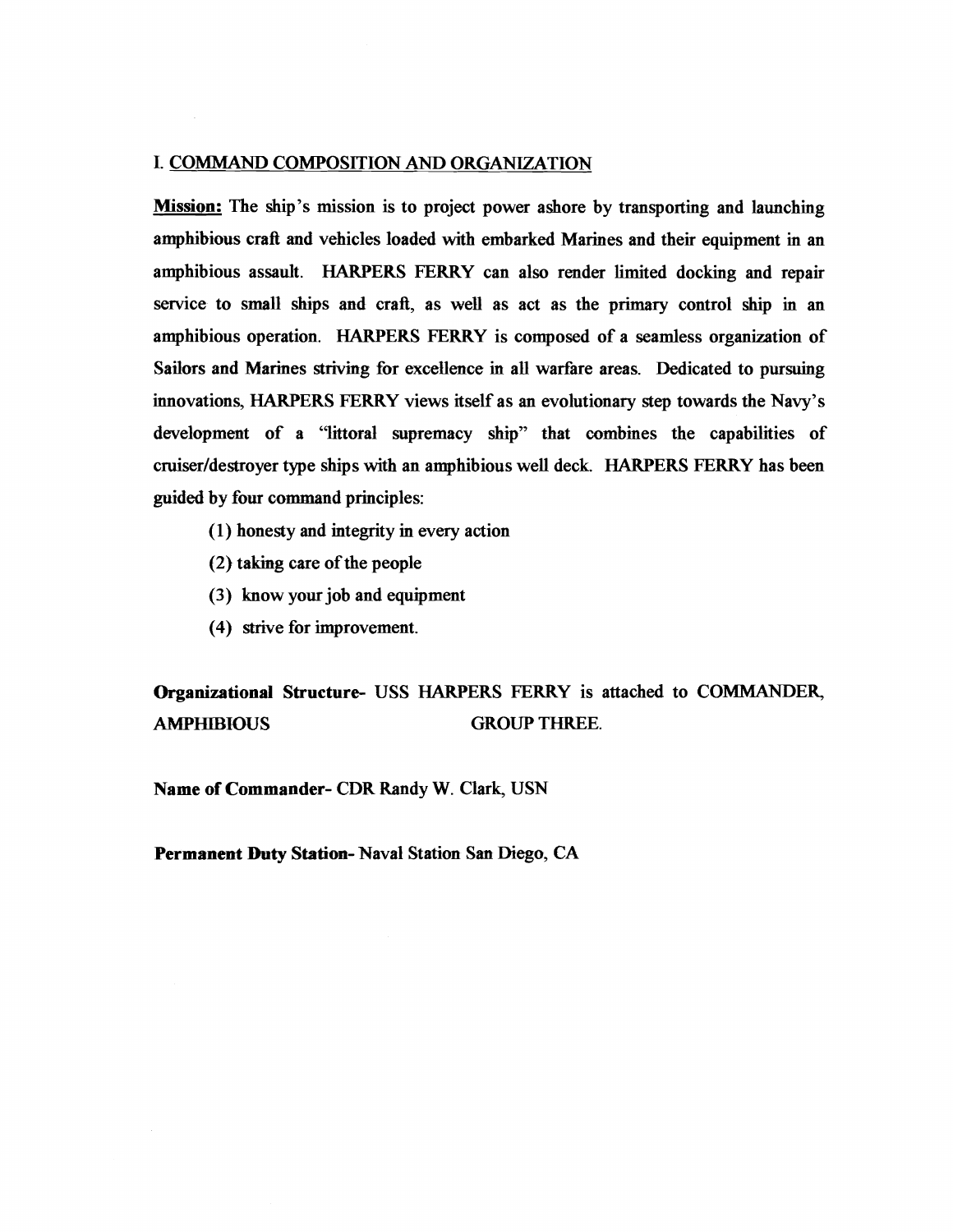## n. CHRONOLOGY

## 01 JANUARY 1998-3 **1** DECEMBER 1998

- 01 JAN 98 04 JAN 98 HOLIDAY LEAVE
- 05 JAN 98 30 JAN 98 TSTA I
- 27 JAN 98 27 JAN 98 RAM MK 49 GMLS TEST
- <sup>02</sup>**FEB** <sup>98</sup> <sup>27</sup>**EEB** 98 CSSQT / CSOSS IMPLEMENTATION
- 02 MAR 98 27 MAR 98 TSTA **II**
- <sup>05</sup>**MAR** <sup>98</sup> 05 MAR 98 CMS INSPECTION
- 06APR98-lOAPR98 **LMA**
- 06 APR 98 12 APR 98 EMBARKED COMPHIBRON SEVEN
- <sup>10</sup>**APR** <sup>98</sup> <sup>13</sup>**APR** 98 COMNAVBASE DISBURSING AUDIT
- 22 APR 98 24 APR 98 CSQT / CHAFF FIRING
- 27APR98-28APR98 ECERT
- 30APR98-30APR98 RAMMISSILETESTFIRING
- <sup>29</sup>**APR** 98 01 MAY 98 CSQT
- 05 MAY 98 07 MAY 98 TSTA III
- 19MAY98-21MAY98 **FEP**
- 01 JUN 98 04 JUN 98 COMPTUEX 98-14
- <sup>01</sup>**JUN** 98 12 JUN 98 **EMBAaKED** CQMDESRON ONE
- 05 JUN98-08JUN98 PORTLAND ROSE FESTIVAL
- <sup>13</sup>**JUL 98**  12 AUG 98 RlMPAC 98
- 03 AUG 98 5 AUG 98 IN PORT PEARL HARBOR
- 13 AUG 98 13 AUG 98 SAN DIEGO FLEET WEEK PASS IN REVIEW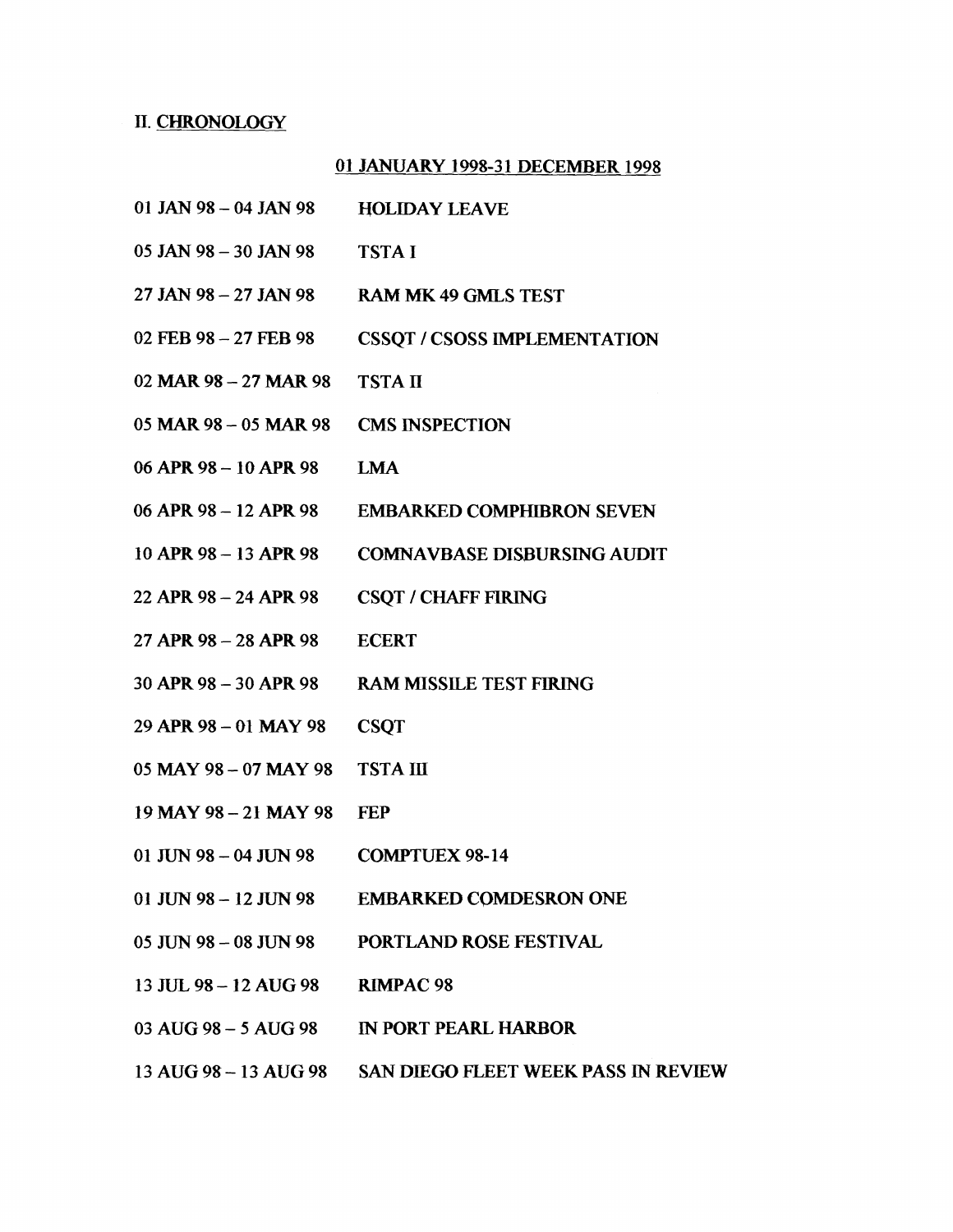- 17 AUG **98**  03 SEP **<sup>98</sup>** 3 & 4 SSDG INSPECTION
	- 01 SEP98 <sup>01</sup>**SEP98**  ENVIRONMENTAL **HEALTH** SURVEY
	- 02 SEP **98**  02 SEP **<sup>98</sup>** DENTAL READINESS EVALUATION
	- 03 SEP **98**  11 SEP **<sup>98</sup>** 1 & 2 SSDG INSPECTION
	- 14 SEP **98**  25 SEP **<sup>98</sup>** FLEET-EX **98**
	- 28 SEP **98**  28 SEP **<sup>98</sup>** PRE-DEPLOYMENT SEMINAR FOR FAMILIES
	- 28 SEP **98**  30 SEP **<sup>98</sup> SESI**
	- 30 SEP **98**  <sup>01</sup>OCT **<sup>98</sup>** FINAL MEDICAL, READINESS ASSESMENT
	- <sup>05</sup>**OCT 98 15** OCT **<sup>98</sup>** SOC EX / SOC CERT
	- 16 OCT98- 16OCT 98 PRE-DEPLOYMENT AMMO ONLOAD
	- 17 OCT **98**  17 NOV **<sup>98</sup>** POM
	- <sup>20</sup>**OCT 98**  01 NOV **<sup>98</sup>** INDUSTRIAL HYGENE SURVEY
	- 05 DEC **98**  05 DEC **<sup>98</sup>** DEPLOY WESTPAC **98-99**
	- 12 DEC **98-** 14DEC **98**  IN PORT PEARL HARBOR, HAWAII
	- 20 DEC **98**  20 DEC **<sup>98</sup>** CHOP 7TH FLEET
	- 30 DEC **98**  <sup>31</sup>**DEC** <sup>98</sup> ANCHORED HONG KONG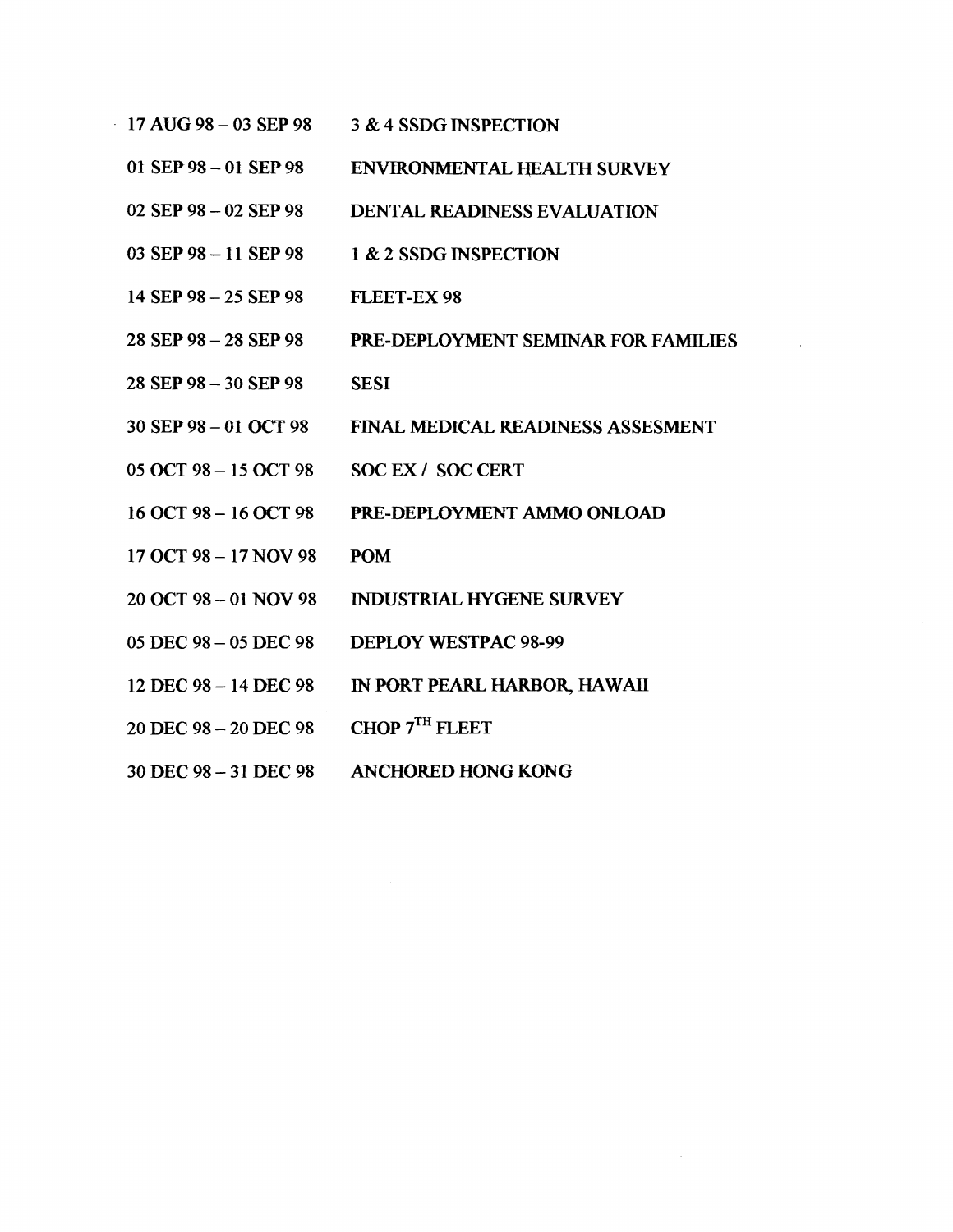## m. **NARRATIVE**

For the USS HARPERS FERRY (LSD 49), 1998 was a year of dedicated interdeployment training, assessments and drilling evolutions which culminating in her second **Western** Pacific / Indian Ocean / Arabian Gulf Deployment in December. As a fruit of her labor, the crew was awarded the cherished Commander Naval Surface Forces Pacific Fleet's Battle Efficiency Award.

After finishing the holiday leave cycle on January 6<sup>th,</sup> 1998, HARPERS FERRY rolled right into the first phase of the Tailored Ship's Training Availability (TSTA I). Members of training teams from Afloat Training Group Pacific came onboard from January  $5^{th}$  -30<sup>th</sup> to re-establish the crew's level of proficiency and start honing the ship's warfighting capabilities. The crew proved ready to meet the challenge scoring a satisfactory grade on **the** Training Availability. TSTA **II** hllowed not too far behind from March 2-27. Again, the ship continued to excel receiving an overall satisfactory score for the availability.

**With the first phase of** TSTA complete the ship's Operations department started to shake down the newly installed Ship's Self Defense System (SSDS) and Rolling Airframe Missile (RAM) systems during the Combined Ship's Qualification TraiIs (CSQT). Communications upgrades were implemented and exercised (Combat Systems System Operating Sequence). The shakedown and training culminated in a direct hit on a single salvo firing of the newly installed MK 49 RAM missile system. This success set the tone for the reminder of the year's exercises and accomplishments.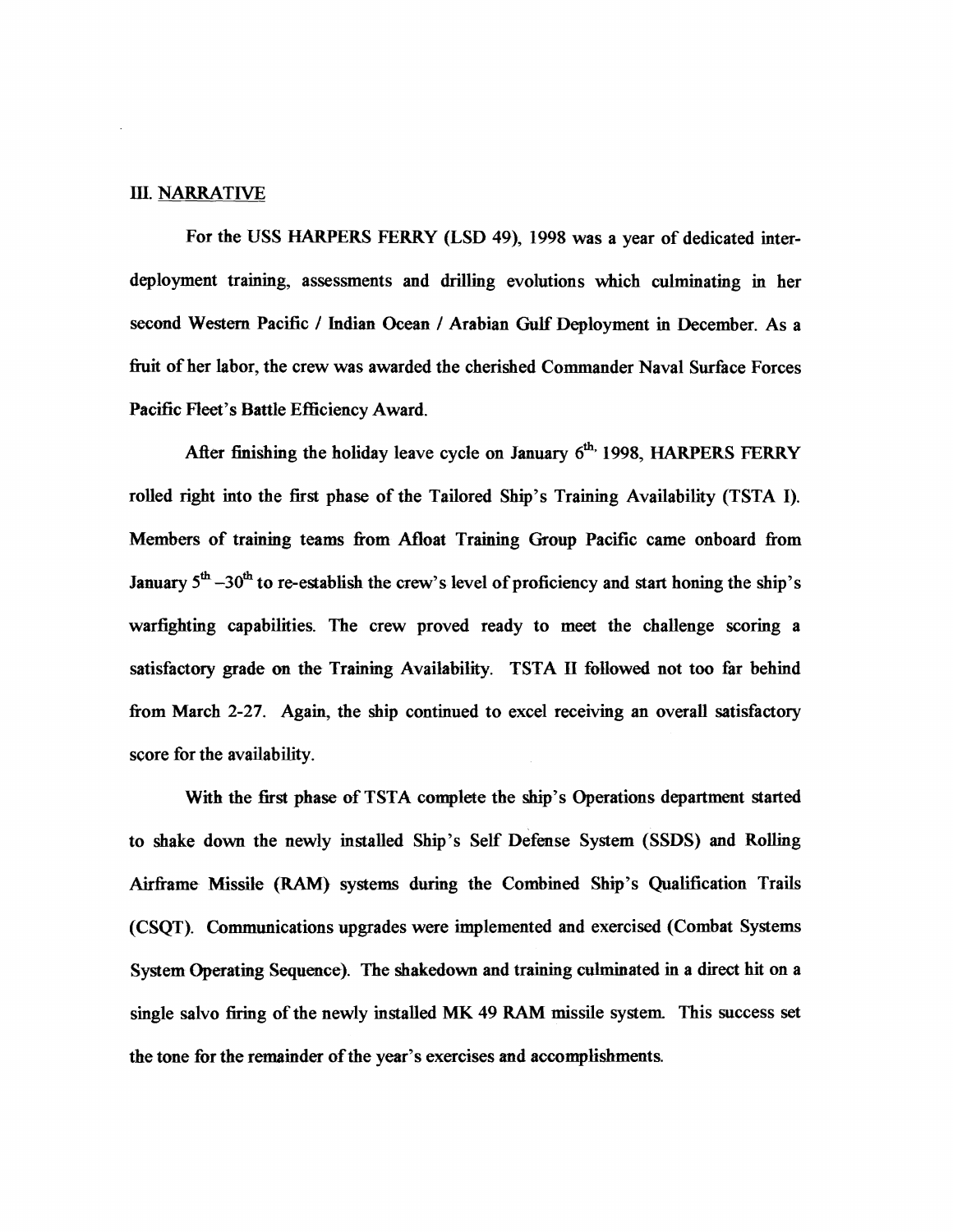In early April, the Ship's Supply department was put through its paces during the Logistics Management Assessment (LMA). Proving no task was too difficult for the experts in Fiscal and Food management, they received an overall grade of outstanding. The LMA might have been over on the 10<sup>th</sup>, but the inspections wanted to see more, so Commder Naval Base **San** Diego conducted a **swprise** disbursing audit in which the HARPERS FERRY Disbursing Office scored again, an overall outstanding. These two mspeetions combined with a lot of hard and precise work throughout the year that led to the Supply Department being awarded her fourth successive "Blue 'E'" for Logistics Management.

**Nearly** simultaneously with the myriad of topside assessments and reviews taking place, the quiet steamers in the main spaces were preparing their own materiel for review. Completely successhl **ia** their objectives, on 27 and 28 April 98, the Harpers Ferry Engineering Department earned its Engineering Certification. This two-day evolution certifying the ship "safe to steam" tested the engineers through every wicket of combat mobility and every aspect of casualty control.

In early May the ship entered TSTA III and once again rose to the occasion to display her warfighting prowess earning and overall grade of satisfactory for the availability. With the successful completion of TSTA **II** the **Ship** entered into the Final Evaluation Phase **(FEP),** where the crew displayed with pride all it had learned in the last year for the iaspectors and assessors to see. They performed markedly well during the Final Evaluation Phase with all mission areas of the ship qualifiring at the **FEP** level.

*ARer* all the initial assessments of combat capability were determined and the crew was certified ready, the HARPERS FERRY embarked Commander Destroyer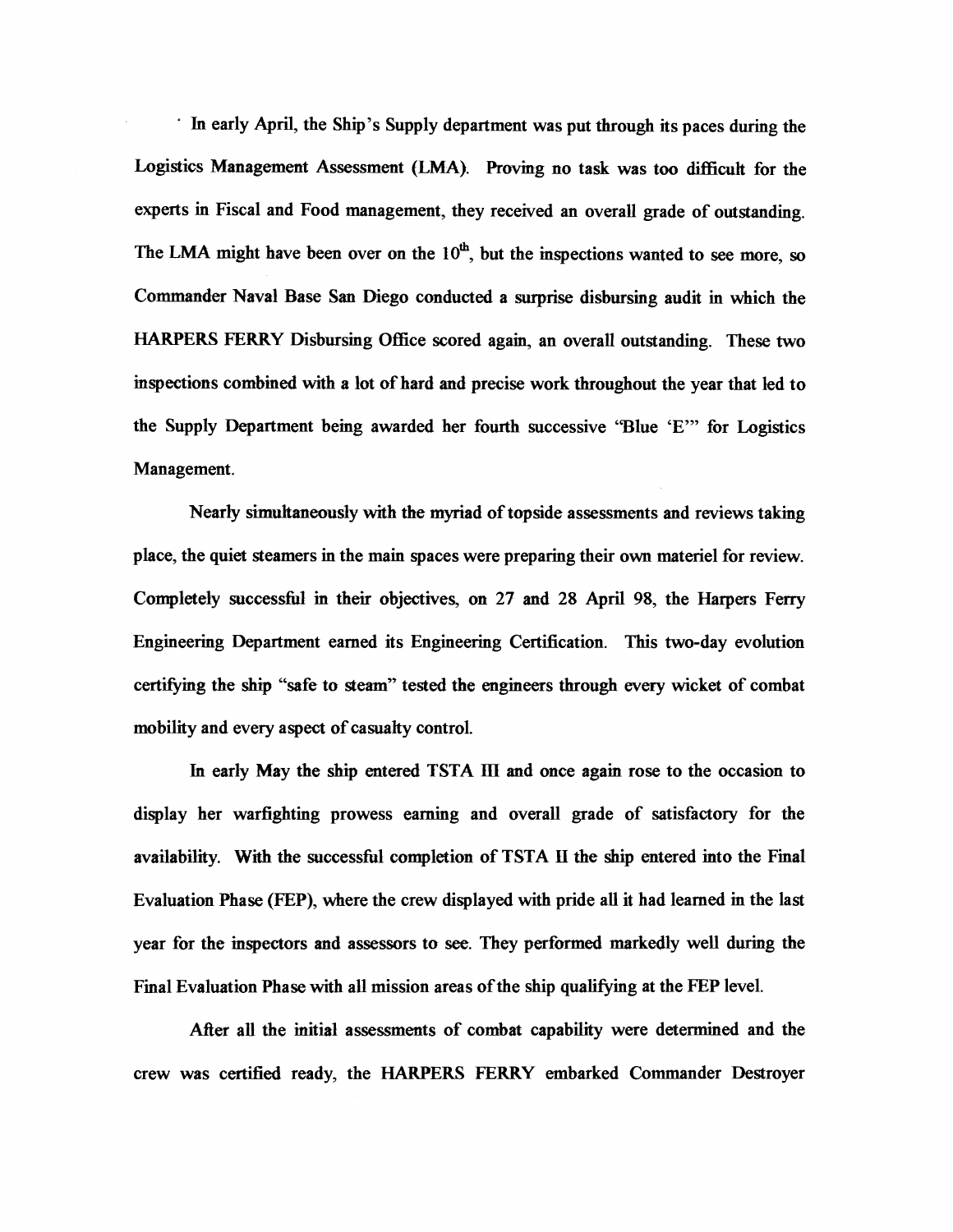Squadron One staff for execution of Combined Training Underway Exercise 98 - <sup>14</sup> (COMPTUEX 98-14). In company with five other ships, the crew steamed north conducting multi-ship exercises while en route to Portland, Oregon. After a four-day transit along the West Coast then down the Columbia and Willamette Rivers, the ship hosted the festivities for the city of Portland at the 1998 Portland Rose Festival. While moored in downtown Portland the ship hosted over 5,000 guest tours allowing the crew to show off the West Coast premier amphibious dock landing ship.

Upon the ship's return from the Portland Rose Festival the crew continued preparations for Rim of the Pacific Exercise '98 (RIMPAC '98). Embarking elements of the 13<sup>th</sup> Marine Expeditionary Unit; Echo Company Battalion Landing Team 2/1; 3<sup>rd</sup> **AAV** Division; a crew fiom Assault Craft Unit Five (LCAC 59); and CORTRAMID Midshipmen fiom the US Naval Academy, the ship departed San Diego on **13** July for the month long multinational exercise conducted in the waters off the Hawaiian Islands. In company with USS Boxer and USS Cleveland, the exercise finale was USS Harpers Ferry driving the Line of Departure and conducting a full scale "Charlie-on-Time" Amphibious landing on the beach of Pacific Missile Range Facility, Barking Sands *K;tuai.* **Mer** the *amphibious* phase of the exercise was complete the crew of the Harpers Ferry enjoyed Hawaii for two days of well-deserved liberty. Not home yet, the Harpers Ferry *was* directed by her ISIC, Amphibious **Croup** Three, to eonduct *a* precise LCAC launch, abeam Broadway pier in San Diego Harbor, commemorating San Diego Fleet Week 1998.

Upon return from RIMPAC '98 with only one additional month of at sea exercises with the embarked USMC personnel remaining, the crew prepared themselves